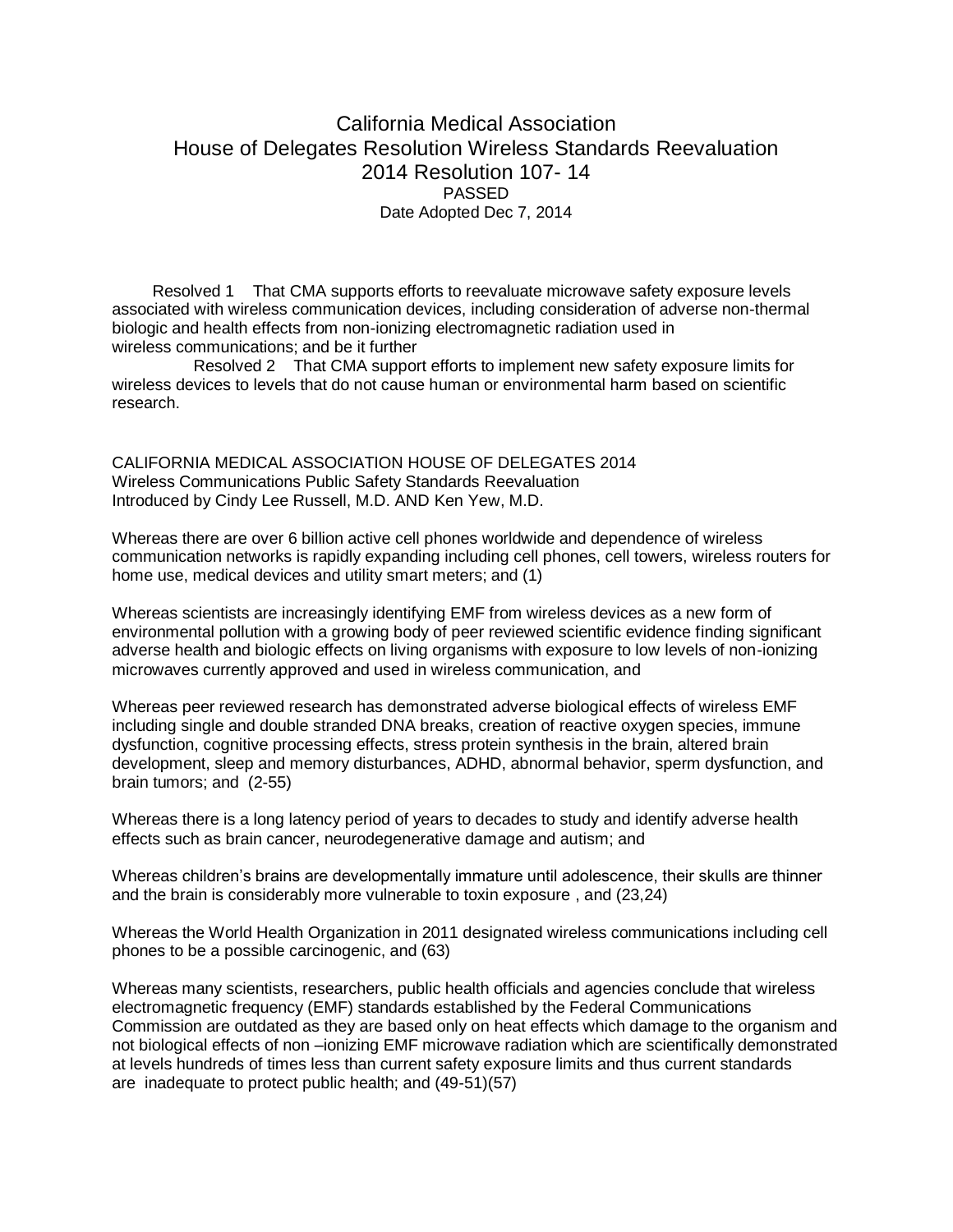Whereas the American Academy of Pediatrics in 2013 has asked for reassessment of exposure to radiofrequency electromagnetic fields limits and policies that protect children's health and wellbeing throughout their lifetimes and reflect current use patterns (58)

RESOLVED; that the CMA understands that existing public safety limits for microwave EMF devices are outdated and inadequate to protect public health thus endorses efforts of the Federal Communications Commission to reevaluate its safety standards to include consideration of adverse non thermal biologic and health effects from non ionizing electromagnetic radiation used in wireless communications; and be it further

RESOLVED; that the CMA supports efforts to implement microwave safety exposure limits to levels that do not cause human or environmental harm based on scientific research, and be it further

RESOLVED; that the CMA set up a task force to determine adequate precautionary recommendations for the use of cell phones and wireless devices for schools and children

References Wireless Communications Public Safety Standards Reevaluation

1) More People Have Cell Phones Than Toilets, U.N. Study Shows. Time. March 25, 2013. http://newsfeed.time.com/2013/03/25/more-people-have-cell-phones-than-toilets-u-n-studyshows/

2) Acute low-intensity microwave exposure increases DNA single-strand breaks in rat brain cells. Lai H, Singh, NP Bioelectomagnetics 1995;16(3):207-

10 WEB http://www.ncbi.nlm.nih.gov/pubmed/7677797

3) Behavioral Effects of Microwaves . Neurobehavioral Toxicology: 1980

Spring;2(1): 49-58 Sern S. WEB http://www.ncbi.nlm.nih.gov/pubmed/7442919

4) Microwave Radiation Absorption: Behavioral Effects. Health Physiology: 1991 Jul;6(1):29-40 D'Andrea JA.

WEB http://www.ncbi.nlm.nih.gov/pubmed/2061046?ordinalpos=1&itool=PPMCLayout.PPMCAppC ontroller.PPMCArticlePage.PPMCPubmedRA&linkpos=2

5) Nerve Cell Damage in Mammalian Brain after Exposure to Microwaves from GSM Mobile Phones. Safford L. Environmental Health Perspectives Volume 111, Number 7, June 2003 WEB http://ehp.niehs.nih.gov/members/2003/6039/6039.html http://ehp.niehs.nih.gov/pre ss/012903.html

6) The effects of broad-band electromagnetic field exposure on mice (Mus musculus). Journal of Environmental Science and Health, Part A: Toxic/Hazardous Substances and Environmental Engineering. Volume 35, Issue 3,

2000. http://www.informaworld.com/smpp/content~db=all~content=a906773614

7) Electromagnetic Fields and DNA Damage. Phillips J. Pathophysiology 16 (2009) 79-

88. http://www.scribd.com/doc/21750937/EMF-Cell-Phone-DNA-Damage

8) Single- and double-strand DNA breaks in rat brain cells after acute exposure to radiofrequency electromagnetic radiation. Lai H, Singh NP, Int J Radiat Biol 69(4):513-521,

1996. http://www.researchgate.net/publication/14573695\_Single-\_and\_double-

strand\_DNA\_breaks\_in\_rat\_brain\_cells\_after\_acute\_exposure\_to\_radiofrequency\_electromagnetic\_ radiation

9) DNA Strand Breaks in Rat Brain Cells Exposed to Low level Microwave Radiation. Behari J. http://www.ursi.org/proceedings/procGA08/papers/K02bp2.pdf

10) Long Term Exposure to Microwave Radiation Provokes Cancer Growth: Evidences from Radars and Mobile Communication Systems. Kyrylenko S . Experimental Oncology. March

2011. http://exp-oncology.com.ua/article/1845/long-term-exposure-to-microwave-radiation-provokescancer-growth-evidences-from-radars-and-mobile-communication-systems

11) ELECTROMAGNETIC FIELDS: Conference, Hearing Call Up Cell Phone Use. Environ Health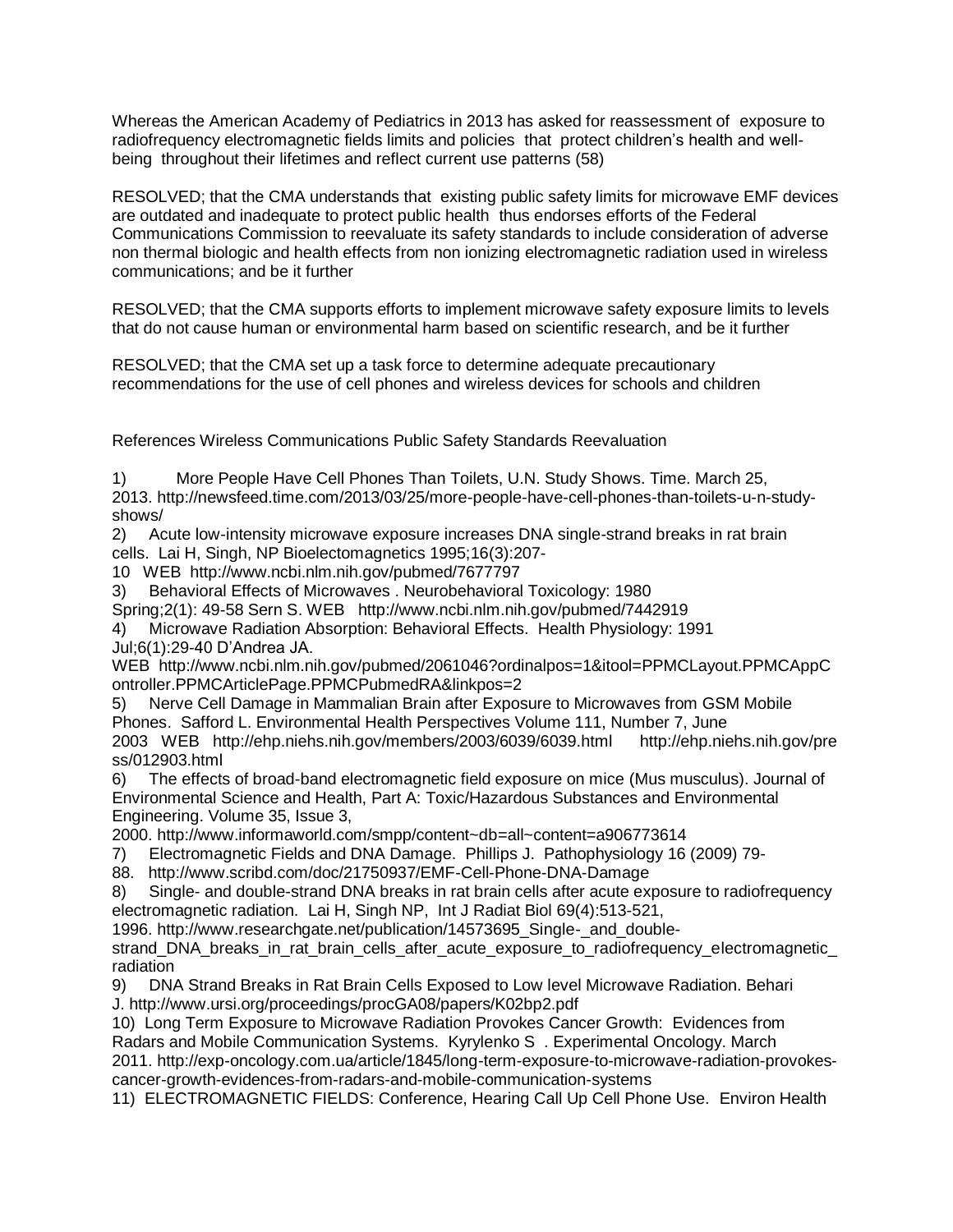Perspect. Nov 2009; 117(11): A486. http://www.ncbi.nlm.nih.gov/pmc/articles/PMC2801166/ 12) EMF's and DNA Effects: Potential Mechanism Elucidated-Science Selections. Hood E. Environmental Health Perspectives, May

2004. http://www.ncbi.nlm.nih.gov/pmc/articles/PMC1316056/

13) Association between vestibular schwannomas and mobile phone use. Moon S. Tumour Biol. Jan 2014; 35(1): 581–587. http://www.ncbi.nlm.nih.gov/pmc/articles/PMC3907669/

14) Long-term use of cellular phones and brain tumors: increased risk associated with use for > or

=10 years. Hardell L, Carlsberg M. Occupational Environmental Medicine 2007, Sept; 64(9):626-

32 http://www.ncbi.nlm.nih.gov/pubmed/17409179

15) Meta-analysis of long-term mobile phone use and the association with brain tumors. Hardell L International Journal of Oncology. May 2008 vol 32 Number 5. http://www.spandidospublications.com/ijo/article.jsp?article\_id=ijo\_32\_5\_1097

16) Cell phone Use and Acoustic Neuroma: The Need for Standardized Questionaires and access to Industry Data. Surgical Neurology. Volume 72, issue 3, pages 216-222 (Sept 2009) Yueh-Ying Han. http://www.researchgate.net/publication/24241041\_Cell\_phone\_use\_and\_acoustic\_neuroma\_t he\_need\_for\_standardized\_questionnaires\_and\_access\_to\_industry\_data

17) Exposure to Wireless Phone Emissions and Serum Bets-Trace Proteins. Hardell L. Soderqvist F. International Journal Molecular Medicine. 2010 August; 26(2):301-

306. http://www.biomedsearch.com/nih/Exposure-to-wireless-phone-emissions/20596612.html 18) Mobile Phone Use and the Risk for Malignant Brain Tumors: A Case Control Study on

Deceased Cases and Controls . Hardell L, Carlsberg M, Neuroepidemiology: 2010 June 15;35(2): 109-114. http://www.avaate.org/IMG/pdf/Hardell\_et\_al\_Neuroepidemiology\_2010.pdf

19) Case-control study of the association between malignant brain tumours diagnosed between 2007 and 2009 and mobile and cordless phone use. Hardell L . Int J Oncol. 2013 Dec;43(6):1833- 45. http://www.ncbi.nlm.nih.gov/pubmed/24064953

20) Mobile Phones, Cordless Phones and the Risk for Brain Tumors. Hardell L, Carlberg M. International Journal of Oncology, 2009 Jul;35(1):5-17 PMID: 19513546

http://www.spandidos-publications.com/ijo/article.jsp?article\_id=ijo\_35\_1\_5

21) Oxidative damage in chemical teratogenesis. Wells PG . Mutat Res. 1997 Dec 12;396(1- 2):65-78.http://www.ncbi.nlm.nih.gov/pubmed/9434860

22) Swedish review strengthens grounds for concluding that radiation from cellular and cordless phones is a probable human carcinogen. Dr. Devra Davis. Pathophysiology. Volume 20, issue 2, Pages 123–129, April 2013

23) Critical periods of vulnerability for the developing nervous system: evidence from humans and animal models. Environ Health Perspect. Rice D. 108(suppl 3):511–533

(2000). http://citeseerx.ist.psu.edu/viewdoc/summary?doi=10.1.1.281.957

24) Critical periods of vulnerability for the developing nervous system: evidence from humans and animal models. Environ Health Perspect. Rice D. 108(suppl 3):511–533

(2000). http://citeseerx.ist.psu.edu/viewdoc/summary?doi=10.1.1.281.957

25) Electromagnetic noise inhibits radiofrequency radiation-induced DNA damage and reactive oxygen species increase in human lens epithelial cells. Yao K . Mol Vis. 2008 May 19;14:964- 9. http://www.ncbi.nlm.nih.gov/pubmed/18509546

26) Neuronal Death and Oxidative Stress in the Developing Brain. Chrysanthy

Ikonomidou. ANTIOXIDANTS & REDOX SIGNALING Volume 00, Number 0,

2011. https://neurology.wisc.edu/publications/2010%20Pubs/Ikonomidou-5.pdf

27) Reactive oxygen species elevation and recovery in Drosophila bodies and ovaries following short-term and long-term exposure to DECT base EMF. Manta AK . Electromagn Biol Med. 2014 Jun;33(2):118-31. http://www.ncbi.nlm.nih.gov/pubmed/23781995

28) Protective effects of melatonin and caffeic acid phenethyl ester against retinal oxidative stress in long-term use of mobile phone: a comparative study. Ozguner F . Mol Cell Biochem. 2006 Jan;282(1-2):83-8. http://www.ncbi.nlm.nih.gov/pubmed/16317515

29) Autism-relevant social abnormalities in mice exposed perinatally to extremely low frequency electromagnetic fields. http://www.ncbi.nlm.nih.gov/pubmed/24970316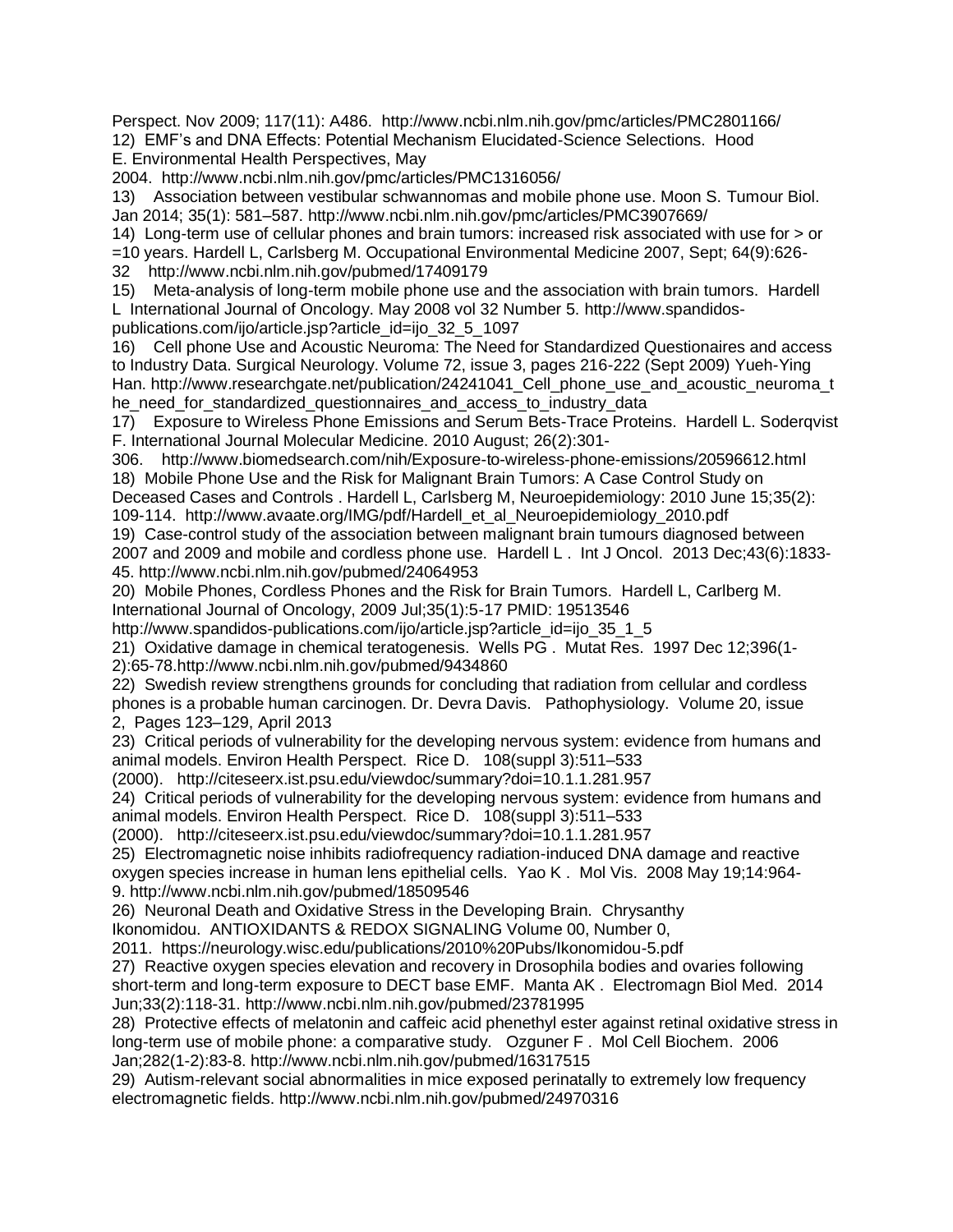30) Drosophila oogenesis as a bio-marker responding to EMF sources. Margaritis

LH . Electromagn Biol Med. 2014 Sep;33(3):165-

89. http://www.ncbi.nlm.nih.gov/pubmed/23915130

31) Exposure to 1800 MHz radiofrequency electromagnetic radiation induces oxidative DNA base damage in a mouse spermatocyte-derived cell line. Liu C . Toxicol Lett. 2013 Mar 27;218(1):2- 9. http://www.ncbi.nlm.nih.gov/pubmed/23333639

32) [Metabolic changes in cells under electromagnetic radiation of mobile communication systems]. Iakimenko. IL. Ukr Biokhim Zh. 2011 Mar-Apr;83(2):20-

8. http://www.ncbi.nlm.nih.gov/pubmed/21851043

33) Non-thermal activation of the hsp27/p38MAPK stress pathway by mobile phone radiation in human endothelial cells: molecular mechanism for cancer- and blood-brain barrier-related effects. Leszczynski D . Differentiation. 2002 May;70(2-3):120-

9. http://www.ncbi.nlm.nih.gov/pubmed/12076339

34) Effect of 900 MHz radiofrequency radiation on oxidative stress in rat brain and serum. Bilgici

B . Electromagn Biol Med. 2013 Mar;32(1):20-9. http://www.ncbi.nlm.nih.gov/pubmed/23301880

35) Behavior and memory evaluation of Wistar rats exposed to 1·8 GHz radiofrequency

electromagnetic radiation. Júnior LC . Neurol Res. 2014 Sep;36(9):800-

3. http://www.ncbi.nlm.nih.gov/pubmed/24620965

36) Effect of radio-frequency electromagnetic radiations (RF-EMR) on passive avoidance behaviour and hippocampal morphology in Wistar rats. Narayanan SN . Ups J Med Sci. 2010 May;115(2):91- 6. http://www.ncbi.nlm.nih.gov/pubmed/20095879

37) Analysis of emotionality and locomotion in radio-frequency electromagnetic radiation exposed rats. Narayanan SN . Neurol Sci. 2013 Jul;34(7):1117-

24. http://www.ncbi.nlm.nih.gov/pubmed/22976773

38) Evaluation of oxidant stress and antioxidant defense in discrete brain regions of rats exposed to 900 MHz radiation. Bratisl Lek Listy. 2014;115(5):260-

6. http://www.ncbi.nlm.nih.gov/pubmed/25174055

39) Fetal Radiofrequency Radiation Exposure From 800-1900 Mhz-Rated Cellular Telephones Affects Neurodevelopment and Behavior in Mice. Aldid, T.Nature. Scientific Reports 2, Article number: 312. Feb 18,

2013. http://www.nature.com/srep/2012/120315/srep00312/full/srep00312.html

40) Cell phone radiation exposure on brain and associated biological systems. Kesari KK . Indian J Exp Biol. 2013 Mar;51(3):187-200. http://www.ncbi.nlm.nih.gov/pubmed/23678539

41) Disturbance of the immune system by electromagnetic fields-A potentially underlying cause for cellular damage and tissue repair reduction which could lead to disease and impairment. Johansson

O . Pathophysiology. 2009 Aug;16(2-3):157-77. Epub 2009 Apr

23. http://www.ncbi.nlm.nih.gov/pubmed/19398310

42) Cell phone use and behavioural problems in young children. Divan HA , . J

Epidemiol Community Health. 2012 Jun;66(6):524-

9. http://www.ncbi.nlm.nih.gov/pubmed/21138897

43) Prenatal and postnatal exposure to cell phone use and behavioral problems in children. Divan HA . Epidemiology. 2008 Jul;19(4):523-9. http://www.ncbi.nlm.nih.gov/pubmed/18467962

44) Maternal cell phone and cordless phone use during pregnancy and behaviour problems in 5 year-old children. Guxens M . J Epidemiol Community Health. 2013 May;67(5):432-

8. http://www.ncbi.nlm.nih.gov/pubmed/23386674

45) Radio frequency electromagnetic radiation (RF-EMR) from GSM (0.9/1.8GHz) mobile phones induces oxidative stress and reduces sperm motility in rats. Mailankot M . Clinics (Sao Paulo). 2009;64(6):561-5. http://www.ncbi.nlm.nih.gov/pubmed/19578660

46) Effects of the exposure to mobile phones on male reproduction: a review of the literature. La Vignera S . J Androl. 2012 May-Jun;33(3):350-6. http://www.ncbi.nlm.nih.gov/pubmed/21799142 47) Effects of radiofrequency electromagnetic waves (RF-EMW) from cellular phones on human ejaculated semen: an in vitro pilot study. Agarwal A . Fertil Steril. 2009 Oct;92(4):1318- 25. http://www.ncbi.nlm.nih.gov/pubmed/18804757